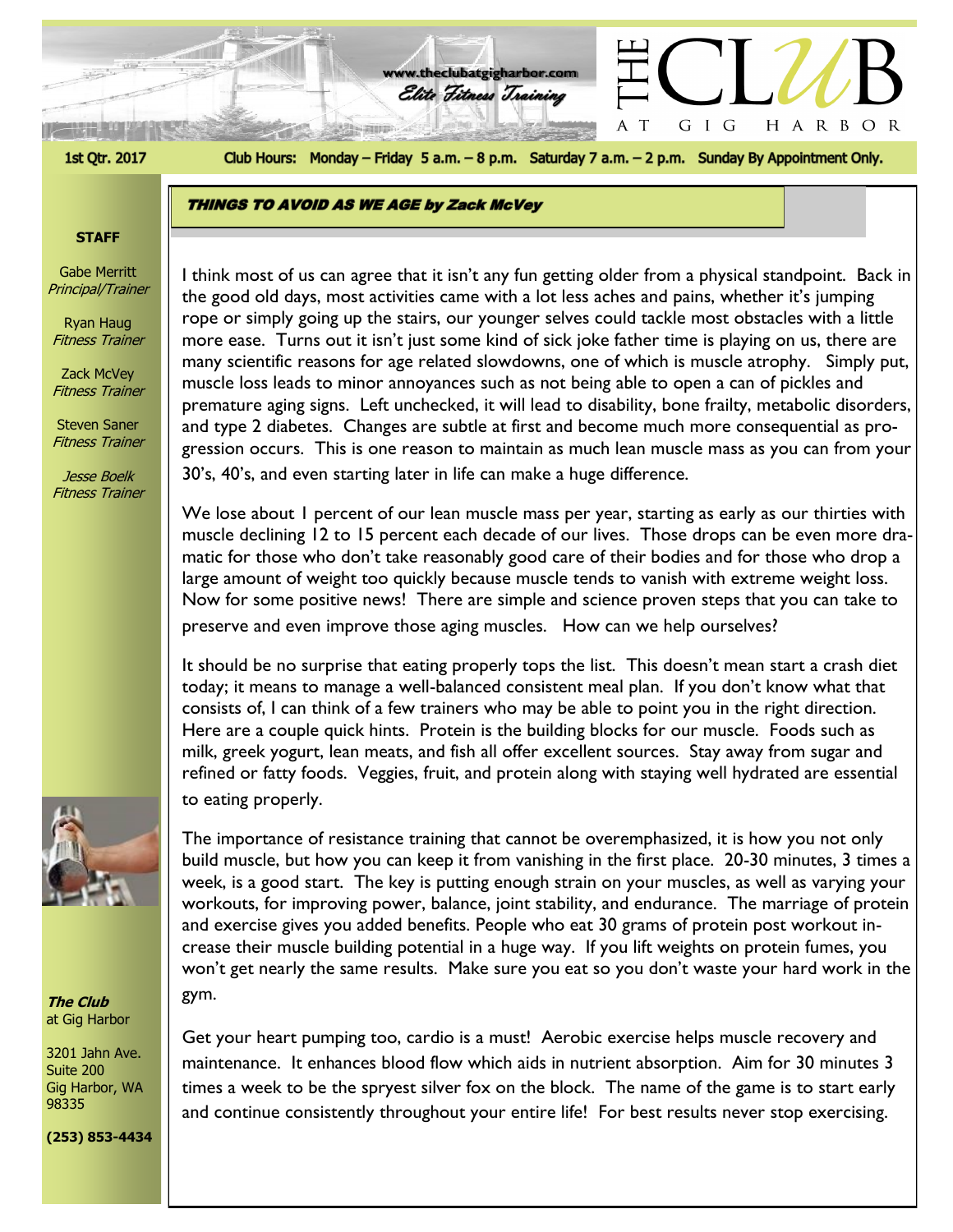#### **SOCIALLY SOBER by Ryan Haug**

With the holiday season recently behind us and another year gone, we've had plenty of opportunities to consume alcohol. Taking a look back, maybe we capitalized on more opportunities than we should have. Nobody wants to be the person that has a few too many and gets out of hand. You'll be the life of the party for a couple of hours, but you'll be the butt of jokes for years. If you're good with that, by all means go nuts, but most aren't.

If constantly waking up with a hangover and not functioning the way you should sounds like something you'd like to leave in 2016, then the future is bright. One of the fastest trending health crazes for 2017 is social events and non-alcoholic bar options. Dry dinners to a much larger option of non-alcoholic choices at your local watering hole are all increasing in popularity.

For those who know me, they know I'm not a huge fan of the millennial generation, but with that being said, there is a huge trend in millennials in which "juice crawls" are replacing "pub crawls" and many are keeping to a one night of drinking rule with only a couple drinks max. While I think the idea of a "juice crawl" is wildly crazy, they are headed in the right direction with the one night of drinking.

Most mixed alcoholic beverages contain up to 300 calories per drink. Wine is roughly 220-275 depending on pour and varietal. If you have a glass or two of wine a night, or a couple of mixed drinks, you are looking at an extra 3000-3500 calories per week (that's almost 1 pound). If you're reading this, chances are you work out hard and you care about your health. If you were to cut back to one night of drinking per week, you would limit the caloric intake of alcohol to 440-600 which could be nullified by one extra boot camp at 8:00am on Saturday mornings.

Big business has noticed this trend and is now putting billions (that's billions with a B) in to marketing lower calorie options such as flavored sparkling water and low or no-cal soda options. Coca- Cola is leading the charge by the hiring of new CEO Muhtar Kent whose main goal is to expand the distribution of flavored water and low sugar options.

The New Year is here! Take the next step and be accountable for what you put in your body. Major changes are never easy, but you've come this far in achieving your health goals, it's time to make 2017 your most successful year yet.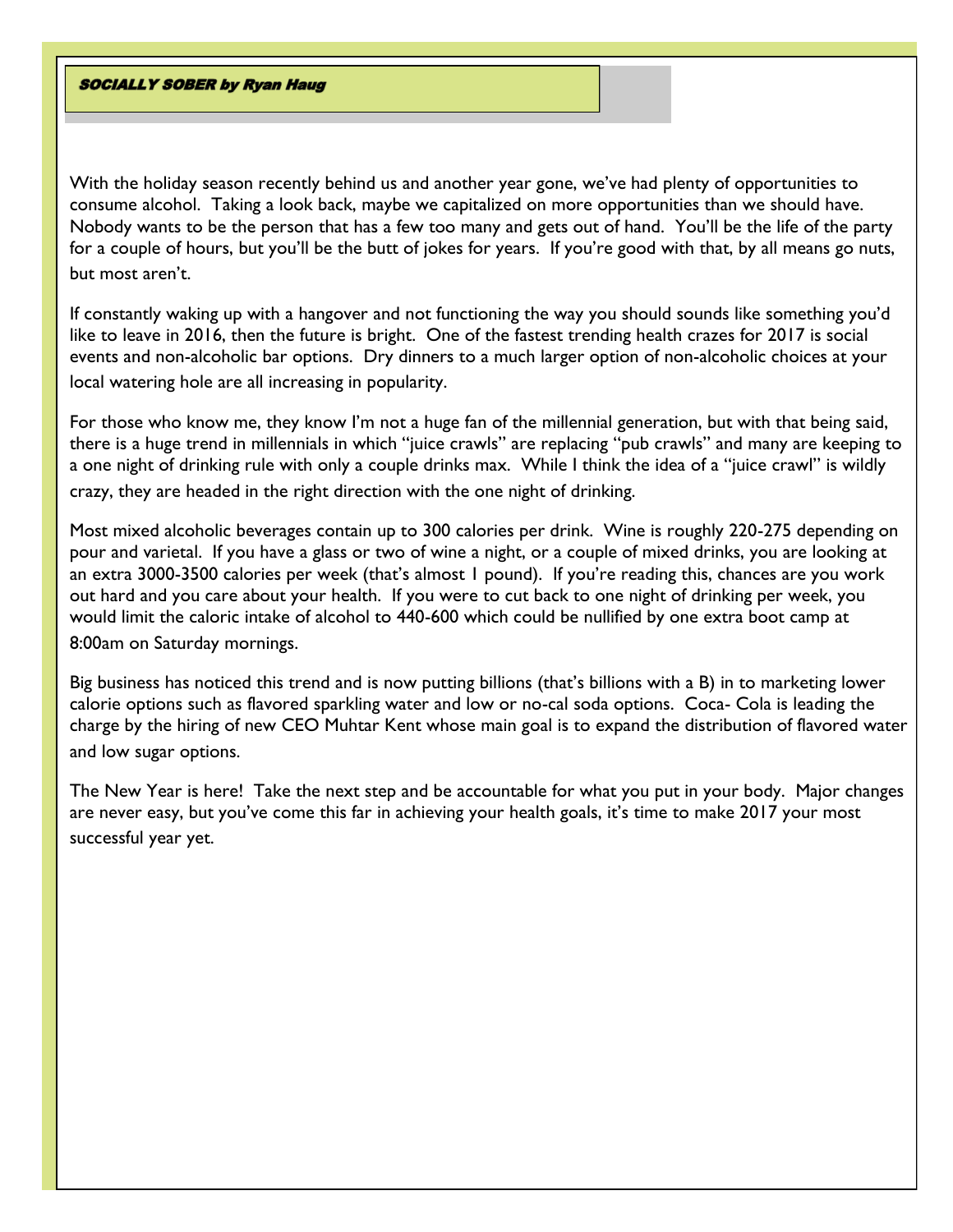#### **YO-YO DIETS by Steven Saner**

Nobody likes to have the conversation about the dreaded "D" word…yes, I'm talking about the word "DIET". Many people think that exercise is difficult, but most people would agree that eating healthy is the real challenge. Even though healthy eating is essential to reaching your health and fitness goals, it's not necessarily beneficial to use the word "diet". Being on a diet suggests that the way you are eating is only temporary. Healthy eating should be a lifestyle choice that you make a part of your everyday routine.

New research is showing that repeated dieting may lead to weight gain because the brain interprets the diets as short famines and urges the person to store more fat for future shortages. On the other hand, people who don't diet will learn that food supplies are reliable, and they do not need to store so much fat. This research is derived from studies of animals; how they store body fat for the winter when there is a shortage of food. Also takes into consideration how life may have been for our ancestors when food was sometimes plentiful and sometimes scarce (and in the latter case those with more fat would be more likely to survive). Today, people can get into a vicious cycle of weight gain followed by extreme crash diets (yo-yo dieting) which only convinces the brain it must store more fat.

This does not mean that it's better to constantly overeat than it is to diet. The most important takeaway from this research is that the best way to eat if you are trying to lose weight is to take it slow and gradually decrease your daily calories. If you go too fast, chances are you may not see the results you expect, and you may be doing your body more harm than good. Healthy eating and exercising every day may be challenging, but in the end it is the best way for you to reach and maintain a healthy weight.

#### **SUGGESTION BOX**



Have suggestions for The Club?

Ever wanted to give some feedback or ask for some changes?

We want to hear your suggestions.

Please do not hesitate to let us know what you think.

We want to make sure that your suggestions

and requests are heard and recognized.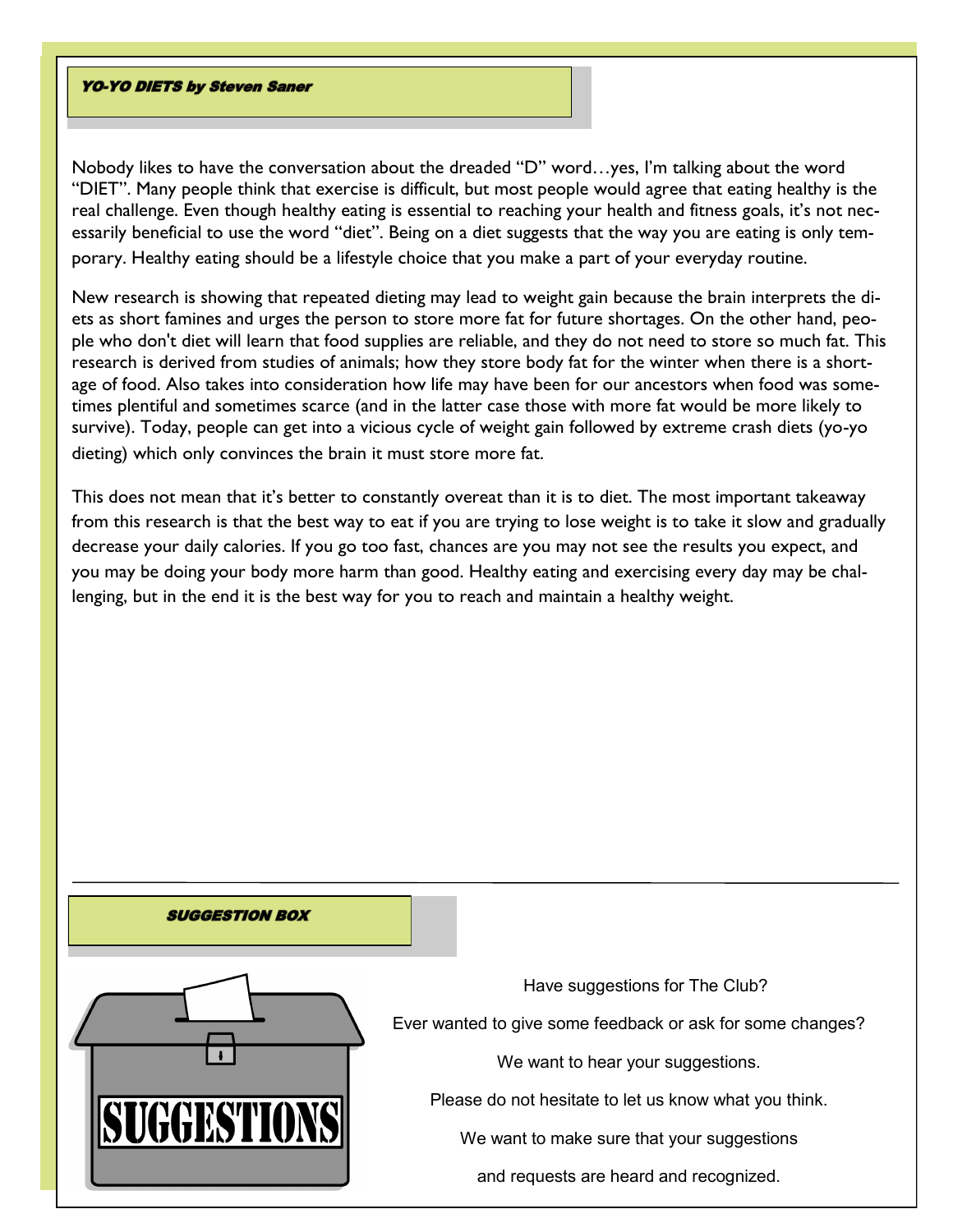## **THINGS TO AVOID THIS TIME OF YEAR by Gabe Merritt**

**Skipping breakfast:** Skipping breakfast seems like a simple way to cut calories, but the result can be insatiable hunger the rest of the day. This may lead to unplanned snacking at the office and eating a supersize portion at lunch, making calorie counts soar through the roof. But breakfasts that are high in protein, carbohydrates and fiber can reduce hunger throughout the day and jump start your metabolism for optimal calorie burn. In fact, studies show people who eat breakfast every morning are more likely to maintain a healthy weight.

**Relying on crash diets:** Got a big trip coming up soon and determined to lose those extra 10 pounds fast, so what do you do? You turn to a crash diet. Perhaps your plan calls for nothing but grapefruit or cabbage soup each day. You slash your daily calories to fewer than 1,000 -- and sure enough, the pounds melt away. But when you eat so few calories, you train your metabolism to slow down. Once the diet is over, you have a body that burns calories more slowly -- and gains weight more quickly -- than ever before.

**Focusing too much on low fat**: Low-fat products can play an important role in your diet. Just remember that low-fat isn't the same as low-calorie and it's not a license to take second and third helpings. If you pile your plate with low-fat cake, you may end up eating more calories than if you had a smaller slice of regular cake. The best way to know how much fat, sugar, and calories you're getting is to check the nutritional label.

**Sipping too many calories:** When counting calories, many of us tend to overlook what's in our drinks. This is a big mistake when you consider that some fancy coffees and alcoholic beverages have more than 500 calories. Even the calories in fruit juice and soda can add up quickly. What's worse is that liquid calories don't curb your hunger. You're not going to eat any less after a high-calorie drink. Easy tip, the clearer the alcohol, the less carbs and calories it has.

**Not drinking enough water:** This is one of the simplest diet blunders to fix. Water is essential for burning calories. If you let yourself get dehydrated, your metabolism drags -- and that means slower weight loss. Research suggests adults who half of the body weight in ounces of water per day, burn more calories than those who drink less. So try adding a glass of water to every meal and snack.



# **Join us for BOOTCAMP**

#### **SATURDAY MORNING 8 a.m. to 9 a.m.**

Why boot camp? Well, at *The Club*, we are always looking at different ways to help you achieve your health and fitness goals. Our workouts will work your entire body, increasing endurance, burning calories, and improving your overall health.

**Boot Camp at** *The Club* **is FREE for everyone, not just members, so bring a friend along for the fun!**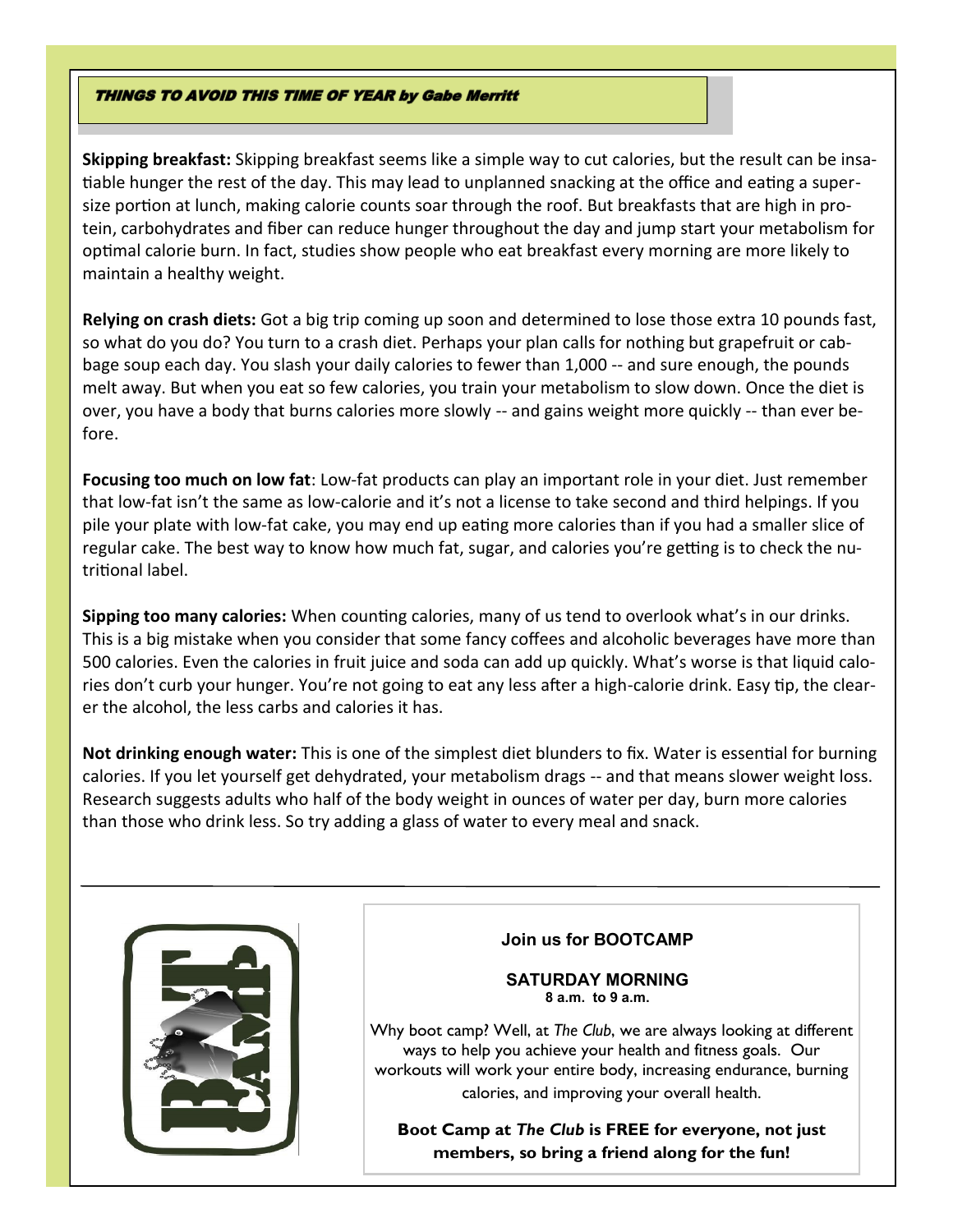## **WINTER ACTIVITY SPORTS NUTRITION by Jesse Boelk**

If you're planning on hitting the slopes and taking up any other cold temperature activities, you'll want to keep nutrition top of mind. The key to proper nutrition during this time of the year is to consistently consume adequate carbohydrates and fluid throughout your activity!

## **Before Activity**

30-60 minutes prior have a snack with small amount of protein. General sports nutrition fuel timing

guidelines for pre workout or training:

3 hours of training - 300 calories ( high carbohydrate, moderate protein and small amount of fat) 2 hours of training - 200 calories (carbohydrate and protein plus 2 cups fluid)

1 hour of training – 100 calories ( carbohydrate like fruit)

15-20 minutes one cup of fluid

## **During Activity**

This will vary based on how intense you are training:

Less than 1 hour hydration and fluid intake will be your focus consuming 2-4 ounces of fluid every 15 minutes. Do not rely on thirst.

Beyond 1 hour your fuel source should consist of 30-60 grams of carbohydrates per hour evenly dispersed in 15 minute intervals with 2-4 oz. of fluid.

## **After Activity**

A snack should be consumed within 15- 30 minutes after finishing training (including a carbohydrate and a protein) this snack should have an adequate amount of carbohydrates to replenish diminished glycogen levels and have more protein to start the recovery process of the muscle fibers.

For every pound lost in sweat during exercise consume 3 cups of fluid to maximize recovery and decrease soreness. Dressing appropriately for your activity will ensure your temperature does not drop to low and that you do not sweat excessively.

## **Considerations for higher altitude training (greater than 5000 ft.)**

This causes the oxygen molecules to be more spaced out and decreases the ability to deliver oxygen to the cells. Training adaptations realized after 3 weeks at a given elevation.

There will be a greater need for Iron to assist in the delivery of oxygen to the working muscles. There will also be an increase in the need of fluid.

Your resting metabolic rate will also increase causing an increase in the need for carbohydrate consumption. Most people will also experience a decrease in appetite that can interfere with the increased fuel and fluid needs causing severe performance problems.

The key is to consistently consume adequate carbohydrates and fluid throughout your activity! Have fun and stay safe!



#### **Join us for BOOTCAMP**

#### **SATURDAY MORNING 8 a.m. to 9 a.m.**

Why boot camp? Well, at *The Club*, we are always looking at different ways to help you achieve your health and fitness goals. Our workouts will work your entire body, increasing endurance, burning calories, and improving your overall health.

**Boot Camp at** *The Club* **is FREE for everyone, not just members, so bring a friend along for the fun!**